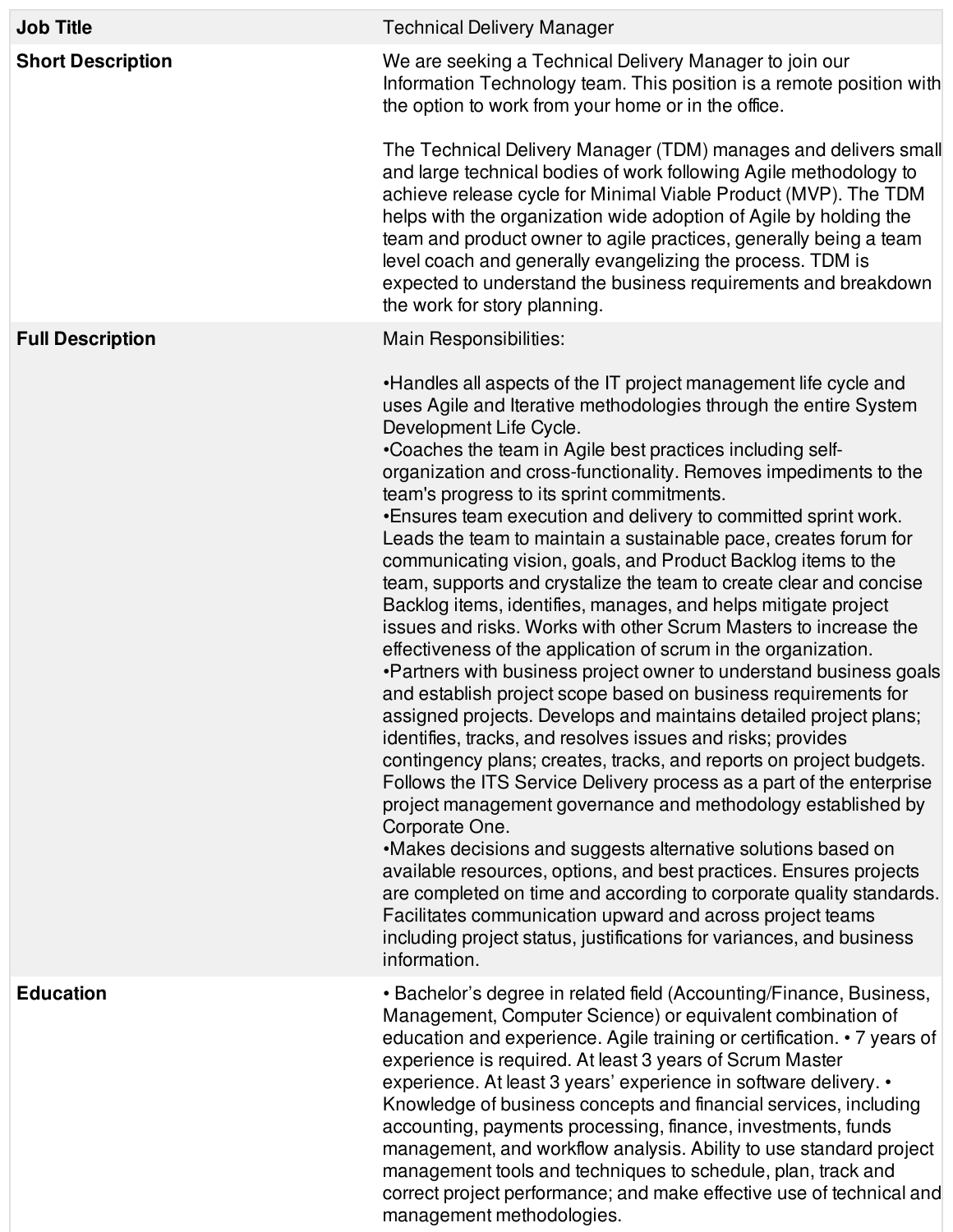## **Additional Comments About Corporate One:**

We are a leading wholesale financial services provider to more than 700 of America's credit unions. As a trusted and highly respected investment, funding, and payment solutions partner to credit unions for more than 70 years, Corporate One has developed innovative solutions for credit unions throughout our history. We, along with our subsidiary companies, Lucro Commercial Solutions, Accolade Investment Advisory and Sherpa Technologies are committed to our member credit unions and their mission to help their communities thrive.

Why Should You Apply?

Employment with Corporate One includes being part of a collaborative environment where every individual is part of a team, making a difference to credit unions and the communities they serve. We are dedicated to improving the financial lives of others. You'll enjoy a friendly and casual work environment where personal autonomy, self-initiative, innovative thinking, and continuous learning are highly valued. We are proud to have an average tenure of 10 years!

We are proud to offer:

• Organizational Strengths: Corporate One Federal Credit Union is one of the nation's largest and most progressive corporate credit unions with more than \$5.9 billion in assets and an average staff tenure of 10+ years.

• Competitive Compensation & Benefits: Corporate One offers competitive compensation, a generous 401(k) matching contribution, and quality health and ancillary benefits.

• Work Life Balance: Generous PTO (Paid Time Off) starting with 4 weeks/year and 11 paid holidays.

• Learning and Development: We provide a full library of online training as well as group and individual training, and coaching, all focused toward helping you grow and be successful.

• Additional Benefits Too Cool to Not Mention: Ongoing special events throughout the year, flexible dress code, computer set up provided, tuition reimbursement, wellness program, gym membership reimbursement and more!

Corporate One Federal Credit Union is committed to creating a diverse environment and is proud to be an equal opportunity employer. All qualified applicants will receive consideration for employment without regard to race, color, religion, gender, gender identity or expression, sexual orientation, national origin, disability, age, or veteran status.

To Apply: